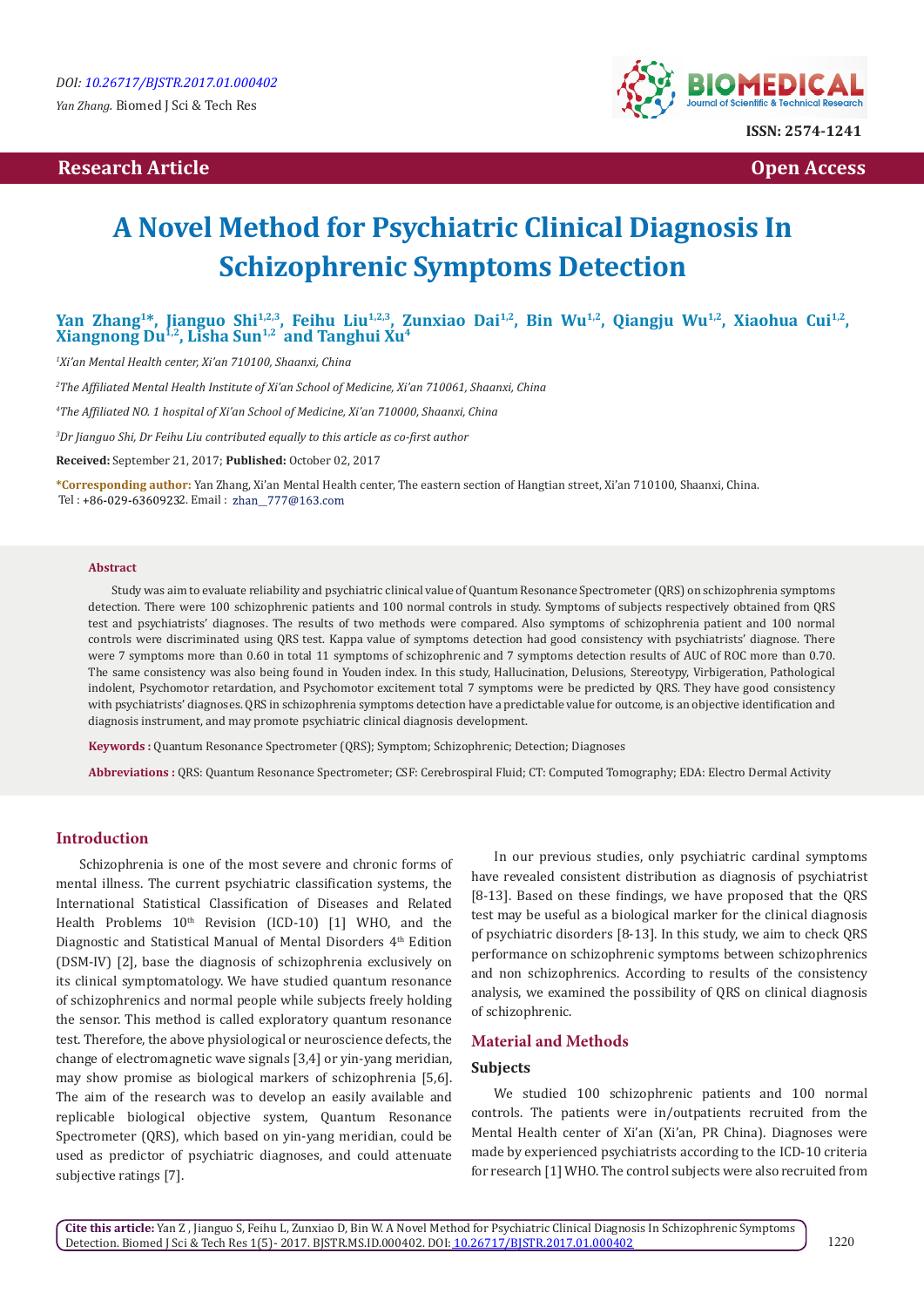the Mental Health center of Xi'an. Most controls were employees of these hospitals. Table 1 shows the demographic characteristics of the subjects. There were no significant differences between the groups in age, and gender, except duration of illness. Psychiatric patients who had a history of alcohol abuse or illicit substance abuse, or head injury were excluded from the study; also excluded were those with convulsive, neurologic or ophthalmologic disorders. The normal controls were healthy volunteers without physical, ophthalmologic, neurological or psychiatric disorders, and there was no family history of psychiatric disorders as distant as third degree relatives. This study was approved by the Ethics Committees of the Mental Health center of Xi'an. Written informed consent was obtained from all participants, after the procedures and possible risks of the study were fully explained.

| <b>Diagnosis</b>                          | Schizophrenia   | Control         |  |
|-------------------------------------------|-----------------|-----------------|--|
| Subjects(n)                               | 100             | 100             |  |
| Age (years, mean SD)a                     | $38.5 \pm 13.6$ | $41.9 \pm 12.3$ |  |
| Gender $(M/F)b$                           | 46/54           | 44/56           |  |
| Duration of illness<br>(years, mean SD) b | $11.1 \pm 10.1$ |                 |  |

**Table 1 :** Clinical and demographic characteristics of the subjects.

a T-Test; t = 0.72, P = 0.458, *P >0.05*

b T-Test; t = 0.4574 df = 1167, *P > 0.05*

#### **Procedure**

For this study, we explored and developed a biological wave sensing device, a QRS (TJQ-D, Chongqing, China), in psychiatric examination. It comprised a biological wave detection unit, a biological operation control unit, a power, and a follower, wherein, a contact of the biological operation control unit is connected with an input end of the follower, and the other contact is connected with an cathode of the power, the biological wave detection unit is made of conductors, and connected with the cathode of the power, or the input end of the follower. This system automatically recorded the special biological wave and could effectively transform message into electrical signals which can be dealt by computers, to get resonance score.

The subject sat on a chair and was freely holding the sensor in his/her hand. The special biological wave of subject was collected and transformed electrical signals compared with computer control data. Then the resonance score were obtained by computer. Measurement and analysis released by the brain the size of the vibration frequency (a weak magnetic field fluctuations in energy), to determine whether there is a psychiatric symptoms, score ≤ - 6 as normal values, -7 as mildly abnormal, -8 as moderate abnormalities, -9 or more as severe abnormalities, and compared with equipment standards set by the magnetic field to distinguish between normal or abnormal on thought disorder. In this study, all human subjects have been approved by the Xi'an Institute of Mental Health ethics committee and have therefore been performed in accordance with the ethical standards laid down in the 1964 Declaration of Helsinki and its later amendments.

## **Statistical analysis**

As mentioned above, there were no significant differences between the groups in the demographic data gender and duration of illness, (Table 1). Thus, concordance for each thought disorder symptoms were tested by Kappa analysis, Youden index and ROC curve compute with no covariate. Kappa was characterized values < 0 as indicating no agreement and  $0 \sim 0.20$  as slight,  $0.21 \sim 0.40$  as fair, 0.41~0.60 as moderate,  $0.61$ ~0.80 as substantial, and  $0.81$ ~1 as almost perfect agreement [14]. The AUC of ROC curve was equal to the probability that a classifier will rank a randomly chosen positive instance higher than a randomly chosen negative one [15], and was characterized values < 0.5 as indicating no diagnostic practical situation and  $0.50~0.70$  as low diagnostic value,  $0.71~0.90$  as moderate, >0.91 as higher diagnostic value. For pair wise multiple comparisons, Bonferroni adjustment was used (SPSS manual). Statistical significance was set at P < 0.01. All statistical analyses were performed using SPSS for Windows version 17.0.

#### **Results**

## **Sensitivity and specificity of QRS detection on schizophrenic symptoms**

To evaluate QRS performance on schizophrenic symptoms, we studied 11 symptoms of 100 schizophrenic patients and 100 control subjects. 11 symptoms were made by experienced psychiatrists according to the ICD-10 criteria. Diagnose of one symptom was characterized 1 as there was the symptom, 0 as there was no symptom. On the other side, QRS data were collected by researchers who did not know the result of diagnoses. Sensitivity and specificity of QRS detection were shown (Table 2).

**Table 2** : Sensitivity and specificity of QRS performance on schizophrenic symptoms (n=200).

| <b>Symptoms</b>       | Sensitivity |                              | <b>Specificity</b> |                              |  |
|-----------------------|-------------|------------------------------|--------------------|------------------------------|--|
|                       | Mean        | Confidence interval<br>(95%) | Mean               | Confidence interval<br>(95%) |  |
| Hallucination         | 0.976       | $0.945 \sim 1.000$           | 0.701              | $0.648 \sim 0.756$           |  |
| Delusions             | 0.965       | $0.918 - 1.000$              | 0.710              | $0.627 - 0.793$              |  |
| Stereotypy            | 0.894       | $0.796 \sim 0.992$           | 0.854              | $0.767 - 0.942$              |  |
| Compulsions           | 0.500       | $0.217 - 0.782$              | 0.840              | $0.764 \sim 0.917$           |  |
| Stereotyped speech    | 0.611       | $0.385 \sim 0.836$           | 0.951              | $0.904 \sim 0.997$           |  |
| Virbigeration         | 0.714       | $0.477 - 0.950$              | 0.941              | $0.892 - 0.991$              |  |
| Pathological indolent | 0.918       | $0.860 - 0.976$              | 0.250              | $0.174 - 0.674$              |  |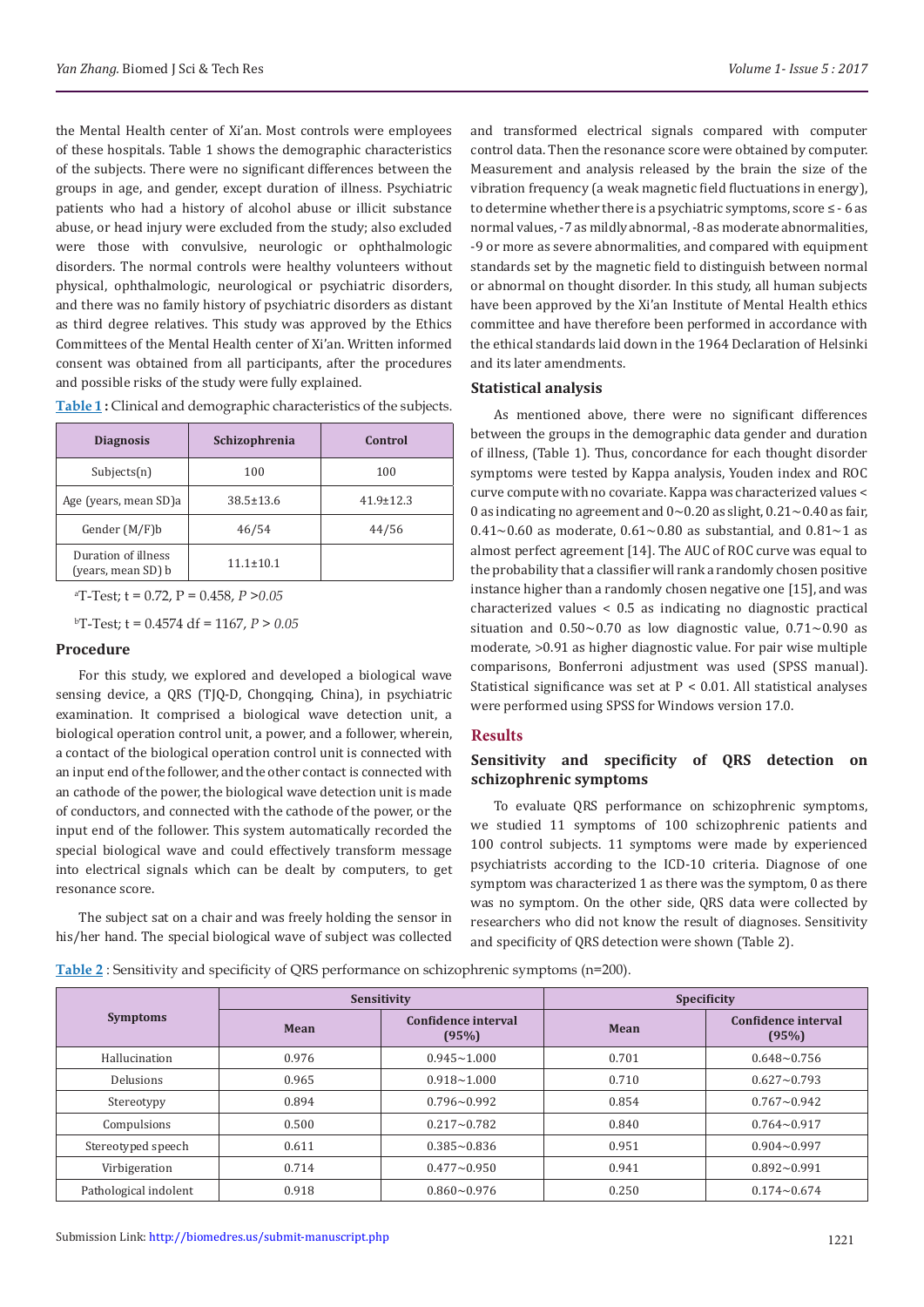| Pathological disobey    | 0.736       | $0.538 - 0.934$              | 0.887       | $0.818 - 0.956$              |  |
|-------------------------|-------------|------------------------------|-------------|------------------------------|--|
| Psychomotor retardation | 0.888       | $0.805 - 0.972$              | 0.891       | $0.801 - 0.981$              |  |
| Psychomotor excitement  | 0.894       | $0.879 - 1.000$              | 0.854       | $0.849 - 0.986$              |  |
| Lack of insight         | 0.968       | $0.932 - 1.000$              | 0.575       | $0.481 - 0.669$              |  |
| <b>Symptoms</b>         | Sensitivity |                              | Specificity |                              |  |
|                         | Mean        | Confidence interval<br>(95%) | Mean        | Confidence interval<br>(95%) |  |
| Hallucination           | 0.976       | $0.945 - 1.000$              | 0.701       | $0.648 - 0.756$              |  |
| Delusions               | 0.965       | $0.918 - 1.000$              | 0.710       | $0.627 - 0.793$              |  |
| Stereotypy              | 0.894       | $0.796 - 0.992$              | 0.854       | $0.767 - 0.942$              |  |
| Compulsions             | 0.500       | $0.217 - 0.782$              | 0.840       | $0.764 - 0.917$              |  |
| Stereotyped speech      | 0.611       | $0.385 - 0.836$              | 0.951       | $0.904 - 0.997$              |  |
| Virbigeration           | 0.714       | $0.477 - 0.950$              | 0.941       | $0.892 - 0.991$              |  |
| Pathological indolent   | 0.918       | $0.860 - 0.976$              | 0.250       | $0.174 - 0.674$              |  |
| Pathological disobey    | 0.736       | $0.538 - 0.934$              | 0.887       | $0.818 - 0.956$              |  |
| Psychomotor retardation | 0.888       | $0.805 - 0.972$              | 0.891       | $0.801 - 0.981$              |  |
| Psychomotor excitement  | 0.894       | $0.879 - 1.000$              | 0.854       | $0.849 - 0.986$              |  |
| Lack of insight         | 0.968       | $0.932 - 1.000$              | 0.575       | $0.481 - 0.669$              |  |

## **Predictive ability of QRS detection on schizophrenic symptoms**

To evaluate predictive ability of QRS performance on schizophrenic symptoms, we used positive predictive value and negative predictive value. Results were shown (Table 3).

**Table 3** : Sensitivity and specificity of QRS performance on schizophrenic symptoms (n=200).

|                            |       | Positive predictive value       | <b>Negative predictive</b><br>value |                                 |  |
|----------------------------|-------|---------------------------------|-------------------------------------|---------------------------------|--|
| <b>Symptoms</b>            | Mean  | Confidence<br>interval<br>(95%) | Mean                                | Confidence<br>interval<br>(95%) |  |
| Hallucination              | 0.711 | $0.630 - 0.794$                 | 0.975                               | $0.942 - 1.000$                 |  |
| Delusions                  | 0.715 | $0.633 - 0.797$                 | 0.964                               | $0.568 - 1.000$                 |  |
| Stereotypy                 | 0.790 | $0.669 - 0.912$                 | 0.929                               | $0.863 - 0.996$                 |  |
| Compulsions                | 0.300 | $0.099 - 0.500$                 | 0.925                               | $0.867 - 0.982$                 |  |
| Stereotyped<br>speech      | 0.733 | $0.509 - 0.956$                 | 0.917                               | $0.859 - 0.976$                 |  |
| Virbigeration              | 0.666 | $0.428 - 0.905$                 | 0.952                               | $0.908 - 0.997$                 |  |
| Pathological<br>indolent   | 0.963 | $0.923 - 1.000$                 | 0.125                               | $0.104 - 1.000$                 |  |
| Pathological<br>disobey    | 0.608 | $0.407 - 0.805$                 | 0.934                               | $0.878 - 0.989$                 |  |
| Psychomotor<br>retardation | 0.905 | $0.827 - 0.984$                 | 0.872                               | $0.777 - 0.967$                 |  |
| Psychomotor<br>excitement  | 0.790 | $0.783 - 0.978$                 | 0.929                               | $0.918 - 1.000$                 |  |
| Lack of insight            | 0.669 | $0.590 - 0.748$                 | 0.953                               | $0.901 - 1.000$                 |  |

## **Consistency of QRS detection and psychiatrists' diagnoses**

Consistencies of examined symptoms were judged by Kappa analysis, Youden index and ROC, listed in the (Table 4). Psychiatrists Diagnose was characterized 1 as there was one symptom. The higher the score values mean the more symptoms. But QRS Score (≤ - 6 as normal values, -7 as mildly abnormal, -8 as moderate abnormalities, -9 or more as severe abnormalities) was that the smaller the score values mean the more symptoms. Total score of schizophrenic disorders by QRS detection and psychiatrists' diagnoses in schizophrenia and controls were also with good consistency.

## **Discussion**

Traditional clinical diagnosis of schizophrenia is based on patient interviews and observation of the patient's behavioral patterns, is subjective. More and more instruments [16] began to consider used in the diagnosis of psychiatric disorders with the progress of science and technology, which would be more objective and controlled. Schizophrenic symptoms may be based on a neurobiological brain dysfunction. The need for more precise and reliable diagnostic markers is underscored by a well established association between the duration of untreated psychosis and an unfavorable clinical outcome of schizophrenia [17-19]. Therefore, in addition to the interview and observation of the patient, a biological marker related to the brain dysfunction or brain potentials of schizophrenia may also be useful in determining the clinical diagnosis of schizophrenia [4,16,20,21].

In order to find a biological marker of schizophrenia, many researchers have performed psycho physiological or cognitive neuroscience tests related to the potential brain dysfunction of schizophrenia [19,22]. During a 20 year period, the method including Symptomatology, Cerebrospiral fluid (CSF) biochemistry, Computed Tomography (CT) scan, neurophysiologic and psycho physiologic (Electro Dermal Activity, EDA) parameters before antipsychotic treatment was initiated [19,23]. At the same time human body is an aggregate of numerous cells, which continuously grow develop, split, regenerate and die. In the process of cellular split-up and renewal, the charged bodies of nucleus and extra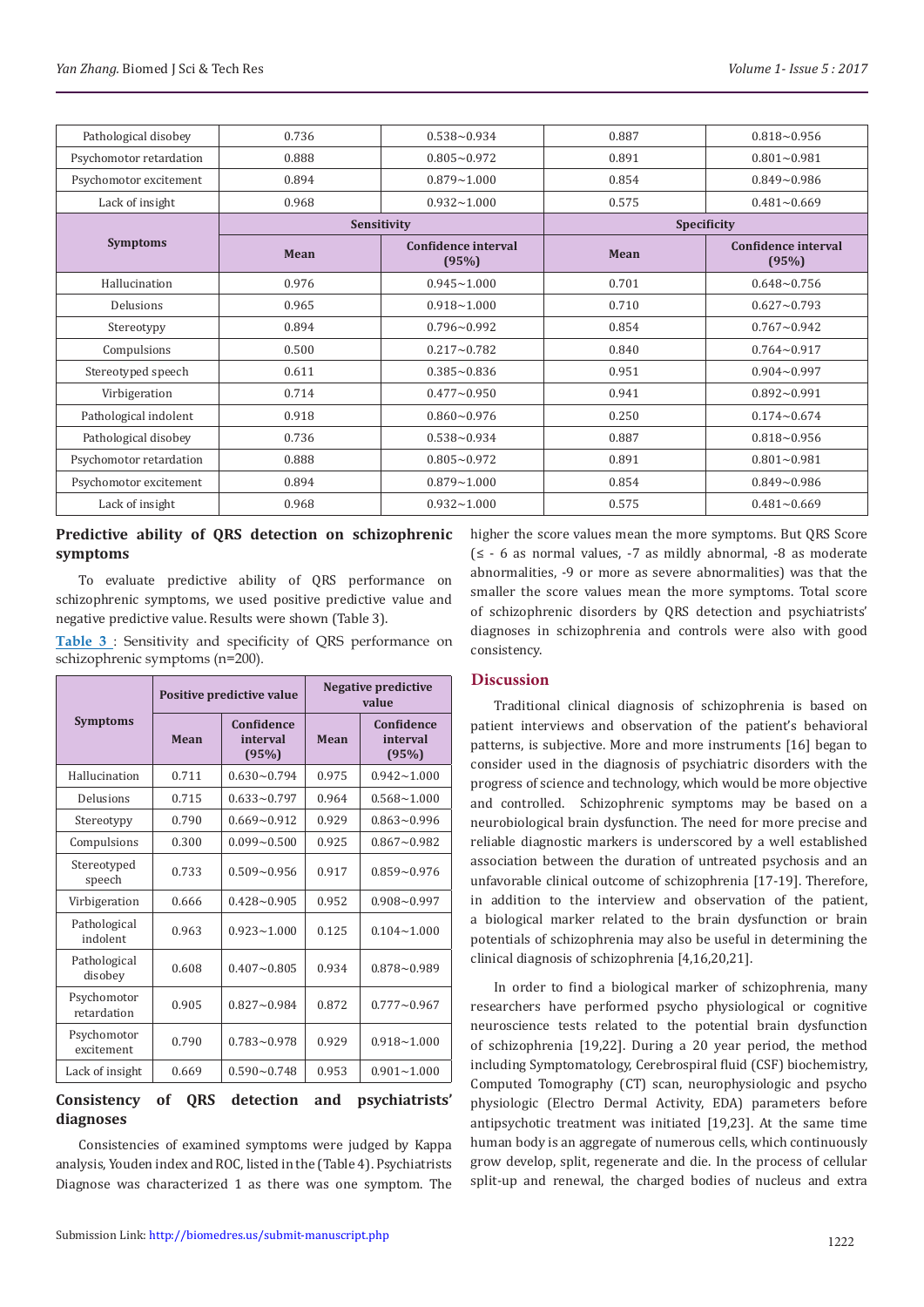nuclear electrons as the basis unit of a cell are moving and changing ceaselessly at a high speed as well, emitting electromagnetic waves without interruption. The signals of electromagnetic waves emitted by human bodies represent the specific condition of human body and therefore, different signals of electromagnetic waves will be emitted by the conditions of good health, sub-health, diseases, etc [24,25]. The conditions of life can be analyzed if such specific electromagnetic wave signals can be analyzed [26,27]. The electro dermal tests also be tried to evaluate the diagnostic accuracy of in allergic subjects [23,28].

Therefore, we hypothesized that the QRS test may be specific to schizophrenia. However, the samples used in our previous studies were not including controls. We devoted a substantial amount of time to performing the test and analyzing the data [10-13]. Now we started to study related-symptom of psychiatric disorders. Consequently, we did the first schizophrenic sample study to

confirm our previous findings. Thus, in addition to the above physiological or neuroscience defects, QRS disorder may also be a biological marker of schizophrenia.

As a result, we obtained the following high checking rate symptoms: Hallucination, Delusions, Stereotypy, Virbigeration, Pathological indolent, psychomotor retardation, and psychomotor excitement total 7. Kappa value of above 7 symptoms are >0.61, and AUC of ROC are >0.71. These symptoms were all higher value in (Table 4). Some of them almost perfect agreement with psychiatrists' diagnoses. But the problem could be found in stereotyped speech whose Kappa value is 0.601, but its sensitivity, specificity, positive predictive value, negative predictive value are high. This symptom might exist in normal persons. Or it might be too sensitivity. Fortunately Kappa coefficient and the Youden value could show the same meaning. Stereotyped speech's detection of QRS probably more effective was after debugging.

| <b>Symptoms</b>            | Kappa value | <b>Youden</b> index |                              |       | <b>AUC of ROC</b>            |
|----------------------------|-------------|---------------------|------------------------------|-------|------------------------------|
|                            |             | Mean                | Confidence interval<br>(95%) | Mean  | Confidence interval<br>(95%) |
| Hallucination              | 0.649       | 0.677               | $0.589 - 0.768$              | 0.925 | $0.890 - 0.960$              |
| Delusions                  | 0.648       | 0.675               | $0.585 - 0.767$              | 0.904 | $0.860 - 0.948$              |
| Stereotypy                 | 0.731       | 0.748               | $0.618 - 0.880$              | 0.891 | $0.818 - 0.964$              |
| Compulsions                | 0.265       | 0.340               | $0.046 - 0.542$              | 0.678 | $0.484 - 0.872$              |
| Stereotyped speech         | 0.601       | 0.562               | $0.332 - 0.792$              | 0.867 | $0.750 - 0.984$              |
| Virbigeration              | 0.637       | 0.655               | $0.414 - 0.897$              | 0.869 | $0.744 \sim 0.993$           |
| Pathological indolent      | 0.629       | 0.168               | $0.262 - 0.594$              | 0.936 | $0.874 - 0.998$              |
| Pathological disobey       | 0.578       | 0.623               | $0.414 - 0.834$              | 0.815 | $0.695 - 0.936$              |
| Psychomotor<br>retardation | 0.779       | 0.779               | $0.657 - 0.903$              | 0.930 | $0.876 - 0.985$              |
| Psychomotor<br>excitement  | 0.731       | 0.748               | $0.769 - 0.964$              | 0.924 | $0.863 - 0.985$              |
| Lack of insight            | 0.530       | 0.543               | $0.443 - 0.644$              | 0.932 | $0.895 - 0.969$              |

**Table 4 :** Consistency of QRS detection and psychiatrists' diagnoses on schizophrenic symptoms (n=200).

There were always doubts on a new method development [29]. We need to be more professionals; pay more attention to details and spend more time to research the new idea. May be we still doubt after run a long way. So, we studied 100 schizophrenic patients. There were 100 controls in analysis that mainly aim to equal with the schizophrenic. In all the used examples of symptom, the optimum discriminator is QRS score obtained in Hallucination, Delusions, Stereotypy, Virbigeration, Pathological indolent, Psychomotor retardation, and Psychomotor excitement. The results indicate that Kappa coefficient, sensitivity, specificity, positive predictive value, negative predictive value and the Youden value of QRS in above7 symptoms may be of predictive value and are compatible with psychiatrists' diagnoses of schizophrenia.

Jianguo Shi et al. [12] performed also tried to discriminate 37 hyperthymic from 58 depressed patients and 27 healthy controls using QRS data, and obtained a high rate of discrimination with both the sensitivity being over 70%. Zhifang Guo et al. [10] also tried to evaluate detection of the hallucination symptom in 241 schizophrenics using QRS. The auditory hallucination symptom

was detected by QRS with a sensitivity of approximately 98% and an accuracy of approximately 90%. These results suggest that QRS may be useful for clinical diagnosis of schizophrenic. These clinical symptoms include positive symptoms, negative symptoms and social withdrawal. Presently, this phenomenological diagnostic approach is without an alternative due to a lack of clear biological markers for the disorder. The need for more precise and reliable diagnostic markers is underscored by a well established association between the symptom detection of QRS and psychiatric disorders. QRS is an objective diagnosis instrument, and could promote psychiatric clinical diagnosis development. QRS in schizophrenic symptoms detection possess higher authenticity, consistency higher, and the high diagnostic value.

In summary, detection of QRS in schizophrenic 11 symptoms seem to have a predictable value for outcome in schizophrenia, early identification of them might be a challenge for our future treatment strategies. QRS might become an objective diagnosis instrument, could attenuate psychiatrists' subjective ratings [7], and could promote psychiatric clinical diagnosis development.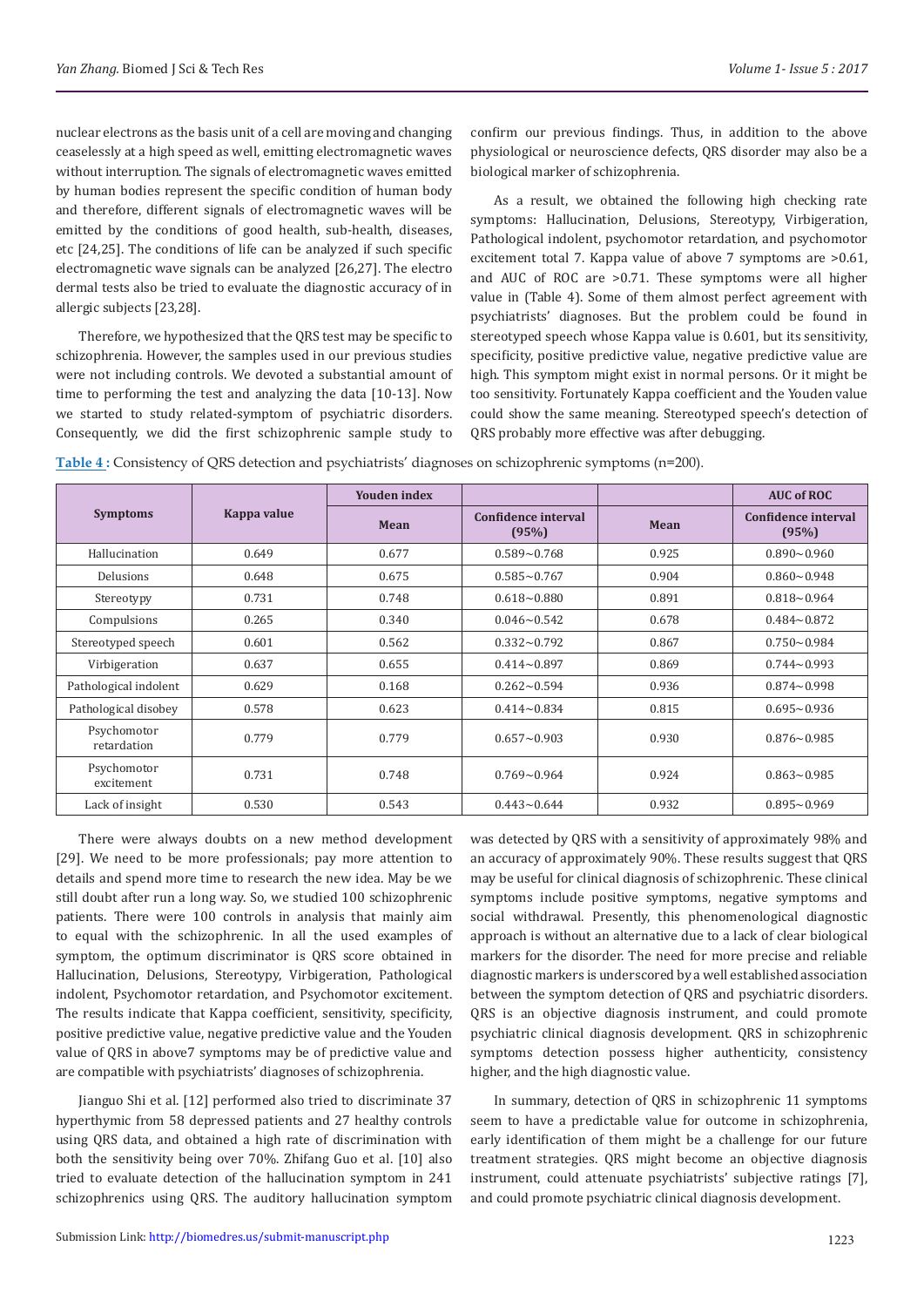#### **Conflict of Interest**

The authors declare no conflicts of interest.

#### **Contributors**

Mr. Jianguo Shi designed the study. Yan Zhang wrote the analysis plan, extracted and cleaned the data. Feihu Liu performed the data analysis, with input and data interpretation from all authors. Mr. Shi and Yan Zhang wrote the first draft of the manuscript and all authors commented extensively and approved the final draft.

#### **Acknowledgment**

The current study is supported by Xi'an science and technology projects fund (HM1122(1) and SF1515(3)), and projects fund of Xi'an municipal health and Family Planning Commission (J201602034(II)), for which the corresponding authors Yan Zhang and Jianguo Shi are the principal investigators.

#### **References**

- 1. Organization WH (1993) The international classification of mental and behavioural disorders: diagnostic criteria for research. WHO, Geneva, Switzerland.
- 2. [APA \(2000\) Diagnostic and Statistical Manual of Mental Disorders DSM-](http://dsm.psychiatryonline.org/doi/pdf/10.1176/appi.books.9780890420249.dsm-iv-tr)[IV-TR Fourth Edition \(Text Revision\). American Psychiatric Publishing](http://dsm.psychiatryonline.org/doi/pdf/10.1176/appi.books.9780890420249.dsm-iv-tr)  [Inc, USA, pp. 1-982.](http://dsm.psychiatryonline.org/doi/pdf/10.1176/appi.books.9780890420249.dsm-iv-tr)
- 3. [Nilsson BM, Hultman CM, Ekselius L \(2009\) Test-retest stability of the](https://www.ncbi.nlm.nih.gov/pubmed/19864122)  [oral niacin test and electrodermal activity in patients with schizophrenia.](https://www.ncbi.nlm.nih.gov/pubmed/19864122)  [Prostag Leukotr Ess 81\(5-6\): 367-372.](https://www.ncbi.nlm.nih.gov/pubmed/19864122)
- 4. [Mangina CA, Beuzeron Mangina JH, Grizenko N \(2000\) Event-related](https://www.ncbi.nlm.nih.gov/pubmed/10828376)  [brain potentials, bilateral electrodermal activity and Mangina-Test](https://www.ncbi.nlm.nih.gov/pubmed/10828376)  [performance in learning disabled/ADHD pre-adolescents with severe](https://www.ncbi.nlm.nih.gov/pubmed/10828376)  [behavioral disorders as compared to age-matched normal controls. Int J](https://www.ncbi.nlm.nih.gov/pubmed/10828376)  [Psychophysiol 37\(1\): 71-85.](https://www.ncbi.nlm.nih.gov/pubmed/10828376)
- 5. [Jandl M, Steyer J, Kaschka WP \(2010\) Suicide risk markers in Major](https://www.ncbi.nlm.nih.gov/pubmed/19819558)  [Depressive Disorder: A study of Electrodermal Activity and Event-](https://www.ncbi.nlm.nih.gov/pubmed/19819558)Related Potentials. [J Affect Disorders 123\(1-3\): 138-149.](https://www.ncbi.nlm.nih.gov/pubmed/19819558)
- 6. [Gruzelier J, Raine A \(1994\) Bilateral electrodermal activity and cerebral](https://www.ncbi.nlm.nih.gov/pubmed/8206800)  [mechanisms in syndromes of schizophrenia and the schizotypal](https://www.ncbi.nlm.nih.gov/pubmed/8206800)  [personality. Int J Psychophysiol 16\(1\): 1-16.](https://www.ncbi.nlm.nih.gov/pubmed/8206800)
- 7. [Wahlund K, Sorman K, Gavazzeni J, Fischer H, Kristiansson M \(2010\)](https://www.ncbi.nlm.nih.gov/pubmed/20493542)  [Attenuated subjective ratings and skin conductance responses to](https://www.ncbi.nlm.nih.gov/pubmed/20493542)  [neutral and negative pictures in non-psychopathic mentally disordered](https://www.ncbi.nlm.nih.gov/pubmed/20493542)  [offenders with various diagnoses. Psychiat Res 180\(1\): 30-34.](https://www.ncbi.nlm.nih.gov/pubmed/20493542)
- 8. [Yan Zhang, Feihu Liu, Jianguo Shi, Xiaobin Yue, Haitao Zhang, et al. \(2014\)](https://www.ncbi.nlm.nih.gov/pubmed/24647211)  [Exploratory quantum resonance spectrometer as a discriminator for](https://www.ncbi.nlm.nih.gov/pubmed/24647211)  [psychiatric affective disorders. J Nerv Ment Dis 202\(4\): 287-291.](https://www.ncbi.nlm.nih.gov/pubmed/24647211)
- 9. Jianguo Shi, Yan Zhang, Feihu Liu, Man Zhang, Xiaobin Yue, et al. (2012) Quantum resonance spectrometer as a discriminator in schizophrenic thought disorder detection. Eur Psychiat 27(1): 1.
- 10. Yuanyuan Luo, Feihu Liu, Zhifang Guo, Jianguo Shi (2009) Elementary evaluation of detection of the attention disorder and impaired memory via Quantum reaonance spectrometer. Medical Innovation of China 6(17): 41.
- 11. Zhifang Guo, Jianguo Shi, Feihu Liu, Yuanyuan Luo (2009) Evaluation of common psychiatric symptoms via Quantum Resonance Spectrometer. China Journal of Health Psychology 17(5): 516.
- 12. Zhifang Guo, Jianguo Shi, Feihu Liu, Yuanyuan Luo (2008) Elementary evaluation of the hallucination symptom via quantum resonance spectrometer. Chin J Behavioral Med Sci 17(6): 537.
- 13. Jianguo Shi, Yuanyuan Luo, Feihu Liu, Zhifang Guo (2009) Elementary evaluation of detection of the affective disorders via Quantum reaonance spectrometer. Medical Journal of Chiese People's Health 21(8): 797.
- 14. [Landis JR, Koch GG \(1977\) The Measurement of Observer Agreement for](https://www.ncbi.nlm.nih.gov/pubmed/843571) [Categorical Data. Biometrics 33\(1\): 159-174.](https://www.ncbi.nlm.nih.gov/pubmed/843571)
- 15. [Fawcett T \(2006\) An introduction to ROC analysis.](https://www.researchgate.net/publication/222511520_Introduction_to_ROC_analysis) Pattern Recogn Lett [p. 27.](https://www.researchgate.net/publication/222511520_Introduction_to_ROC_analysis)
- 16. [Lencer R, Trillenberg Krecker K, Schwinger E, Arolt V \(2003\)](https://www.ncbi.nlm.nih.gov/pubmed/12505136) [Schizophrenia spectrum disorders and eye tracking dysfunction in](https://www.ncbi.nlm.nih.gov/pubmed/12505136) [singleton and multiplex schizophrenia families. Schizophr Res 60\(1\):](https://www.ncbi.nlm.nih.gov/pubmed/12505136) [33-45.](https://www.ncbi.nlm.nih.gov/pubmed/12505136)
- 17. [Ceskov E, Drybčák P, Hrobar P, Lorenc M, Procházková H, et al. \(2001\) The](https://www.ncbi.nlm.nih.gov/pubmed/11294479) [changes of biological markers and treatment efficacy in schizophrenia.](https://www.ncbi.nlm.nih.gov/pubmed/11294479) [Prog Neuro-Psychoph 25\(2\): 323-335.](https://www.ncbi.nlm.nih.gov/pubmed/11294479)
- 18. [Oertel-Knöchel V, Bittner RA, Knöchel C, Prvulovic D, Hampel H \(2011\)](https://www.ncbi.nlm.nih.gov/pubmed/21664943) [Discovery and development of integrative biological markers for](https://www.ncbi.nlm.nih.gov/pubmed/21664943) schizophrenia. [Prog Neurobiol 95\(4\): 686-702.](https://www.ncbi.nlm.nih.gov/pubmed/21664943)
- 19. [Lindström LH \(1996\) Clinical and biological markers for outcome in](https://www.ncbi.nlm.nih.gov/pubmed/8866740) [schizophrenia: A review of a longitudinal follow-up study in Uppsala](https://www.ncbi.nlm.nih.gov/pubmed/8866740) [schizophrenia research project. Neuropsychopharmacol 14\(3\): 23S-26S.](https://www.ncbi.nlm.nih.gov/pubmed/8866740)
- 20. [Ceskov E, Drybčák P, Lorenc M \(2002\) Biological markers and](https://www.ncbi.nlm.nih.gov/pubmed/12188100) [possibilities for predicting therapeutic results in schizophrenia: A](https://www.ncbi.nlm.nih.gov/pubmed/12188100) [methodological contribution. Prog Neuro-Psychoph 26\(4\): 683-691.](https://www.ncbi.nlm.nih.gov/pubmed/12188100)
- 21. [Schoen W, Chang JS, Lee U, Bob P, Mashour GA \(2011\) The temporal](https://www.ncbi.nlm.nih.gov/pubmed/20541442) [organization of functional brain connectivity is abnormal in](https://www.ncbi.nlm.nih.gov/pubmed/20541442) [schizophrenia but does not correlate with symptomatology.](https://www.ncbi.nlm.nih.gov/pubmed/20541442) [Consciousness and Cognition 20\(4\): 1050-1054.](https://www.ncbi.nlm.nih.gov/pubmed/20541442)
- 22. [Szymanski S, Kane JM, Lieberman JA \(1991\) A Selective Review of](https://www.ncbi.nlm.nih.gov/pubmed/1675484) [Biological Markers in Schizophrenia. Schizophrenia Bull 17\(1\): 99-111.](https://www.ncbi.nlm.nih.gov/pubmed/1675484)
- 23. [Lewith GT, Kenyon JN, Broomfield J, Prescott P, Goddard J, et al. \(2001\)](https://www.ncbi.nlm.nih.gov/pubmed/11159567) [Is electrodermal testing as effective as skin prick tests for diagnosing](https://www.ncbi.nlm.nih.gov/pubmed/11159567) [allergies? A double blind, randomised block design study. BMJ.](https://www.ncbi.nlm.nih.gov/pubmed/11159567) [322\(7279\): 131-134.](https://www.ncbi.nlm.nih.gov/pubmed/11159567)
- 24. [Zimmer H, Vossel G, Fröhlich WD \(1990\) Individual differences in](https://www.ncbi.nlm.nih.gov/pubmed/2338405) [resting heart rate and spontaneous electrodermal activity as predictors](https://www.ncbi.nlm.nih.gov/pubmed/2338405) [of attentional processes: effects on anticipatory heart rate decelaration](https://www.ncbi.nlm.nih.gov/pubmed/2338405) [and task performance. Int J Psychophysiol 1990 8\(3\): 249-259.](https://www.ncbi.nlm.nih.gov/pubmed/2338405)
- 25. [Colbert AP, Spaulding K, Larsen A, Ahn AC, Cutro JA \(2011\) Electrodermal](https://www.ncbi.nlm.nih.gov/pubmed/21440875) [Activity at Acupoints: Literature Review and Recommendations for](https://www.ncbi.nlm.nih.gov/pubmed/21440875) [Reporting Clinical Trials. Journal of Acupuncture and Meridian Studies.](https://www.ncbi.nlm.nih.gov/pubmed/21440875) [4\(1\): 5-13.](https://www.ncbi.nlm.nih.gov/pubmed/21440875)
- 26. [Pontarollo F, Rapacioli G, Bellavite P \(2011\) Increase of electrodermal](https://www.ncbi.nlm.nih.gov/pubmed/20621275) [activity of heart meridian during physical exercise: The significance](https://www.ncbi.nlm.nih.gov/pubmed/20621275) [of electrical values in acupuncture and diagnostic importance.](https://www.ncbi.nlm.nih.gov/pubmed/20621275) [Complementary Therapies in Clinical Practice 16\(3\): 149-153.](https://www.ncbi.nlm.nih.gov/pubmed/20621275)
- 27. [Benedek M, Kaernbach C \(2010\) A continuous measure of phasic](https://www.ncbi.nlm.nih.gov/pubmed/20451556) [electrodermal activity. J Neurosci Meth 190\(1\): 80-91.](https://www.ncbi.nlm.nih.gov/pubmed/20451556)
- 28. [Semizzi M, Senna G, Crivellaro M, Rapacioli G, Passalacqua et al. \(2002\)](https://www.ncbi.nlm.nih.gov/pubmed/12047441) A [double-blind, placebo-controlled study on the diagnostic accuracy of](https://www.ncbi.nlm.nih.gov/pubmed/12047441) [an electrodermal test in allergic subjects. Clin Exp Allergy. 32\(6\): 928-](https://www.ncbi.nlm.nih.gov/pubmed/12047441) [932.](https://www.ncbi.nlm.nih.gov/pubmed/12047441)
- 29. [Lewith GT \(2003\) Can we evaluate electrodermal testing? Complement](https://www.ncbi.nlm.nih.gov/pubmed/12801498) [Ther Med 11\(2\): 115-117.](https://www.ncbi.nlm.nih.gov/pubmed/12801498)